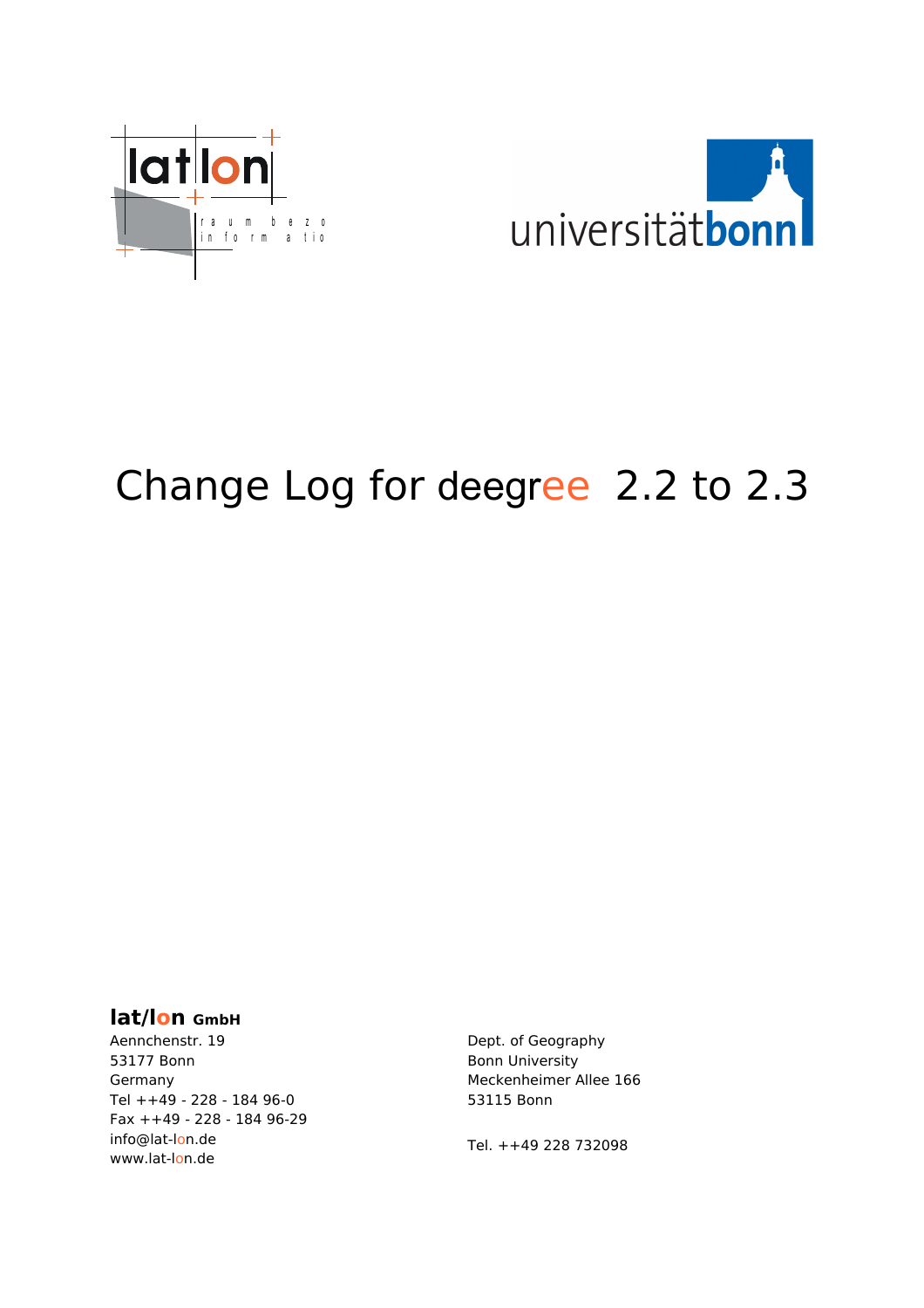

# Inhaltsverzeichnis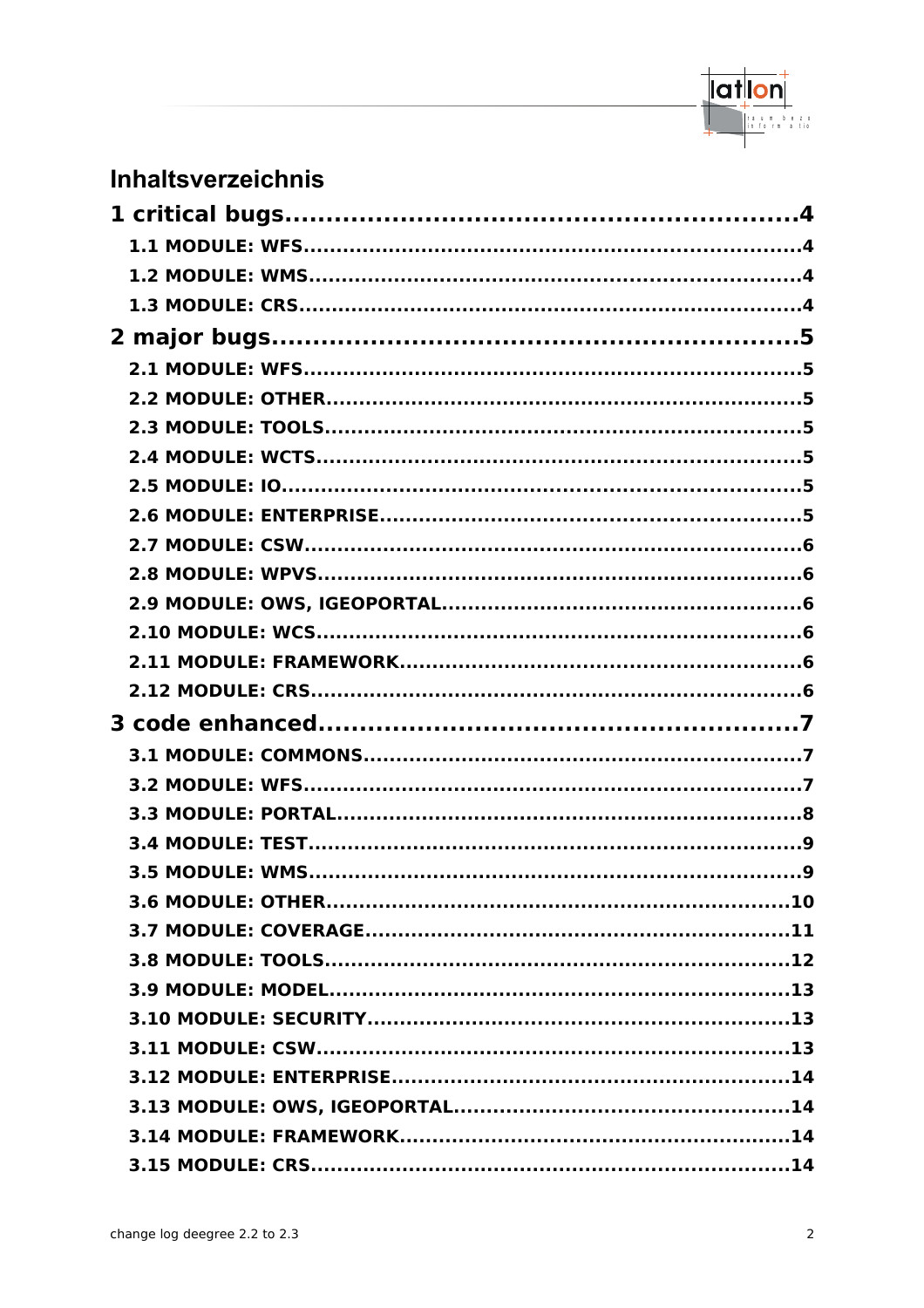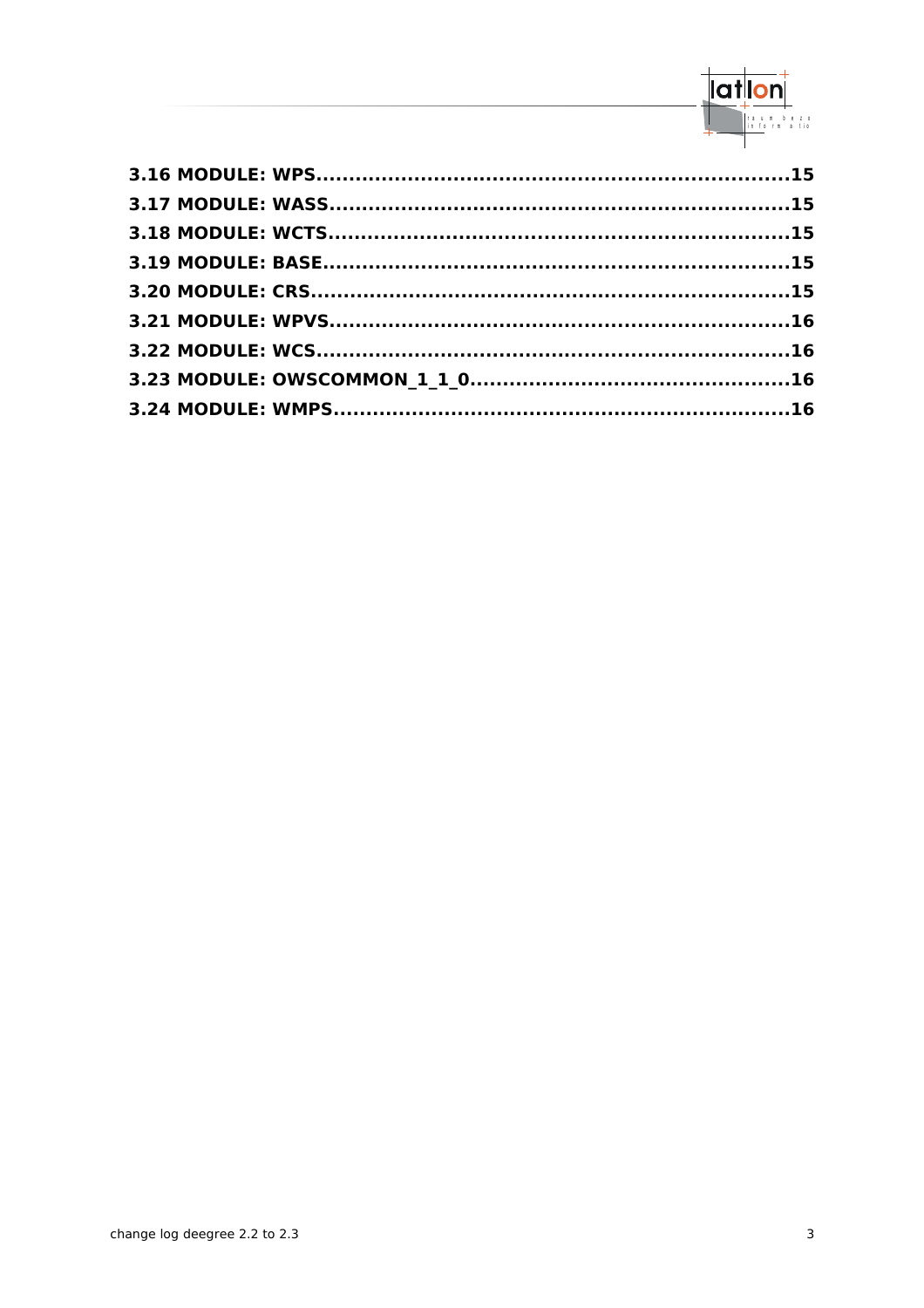

# <span id="page-3-3"></span>**1 critical bugs**

# <span id="page-3-2"></span>**1.1 MODULE: WFS**

➢ Fix NPE if GetGmlObject request is not configured.

# <span id="page-3-1"></span>**1.2 MODULE: WMS**

➢ LOCALWFS datasource did not work for WMS 1.1.1 configuration because some variables has not been initialized

# <span id="page-3-0"></span>**1.3 MODULE: CRS**

 $\triangleright$  don't get the class it will destroy the asSubclass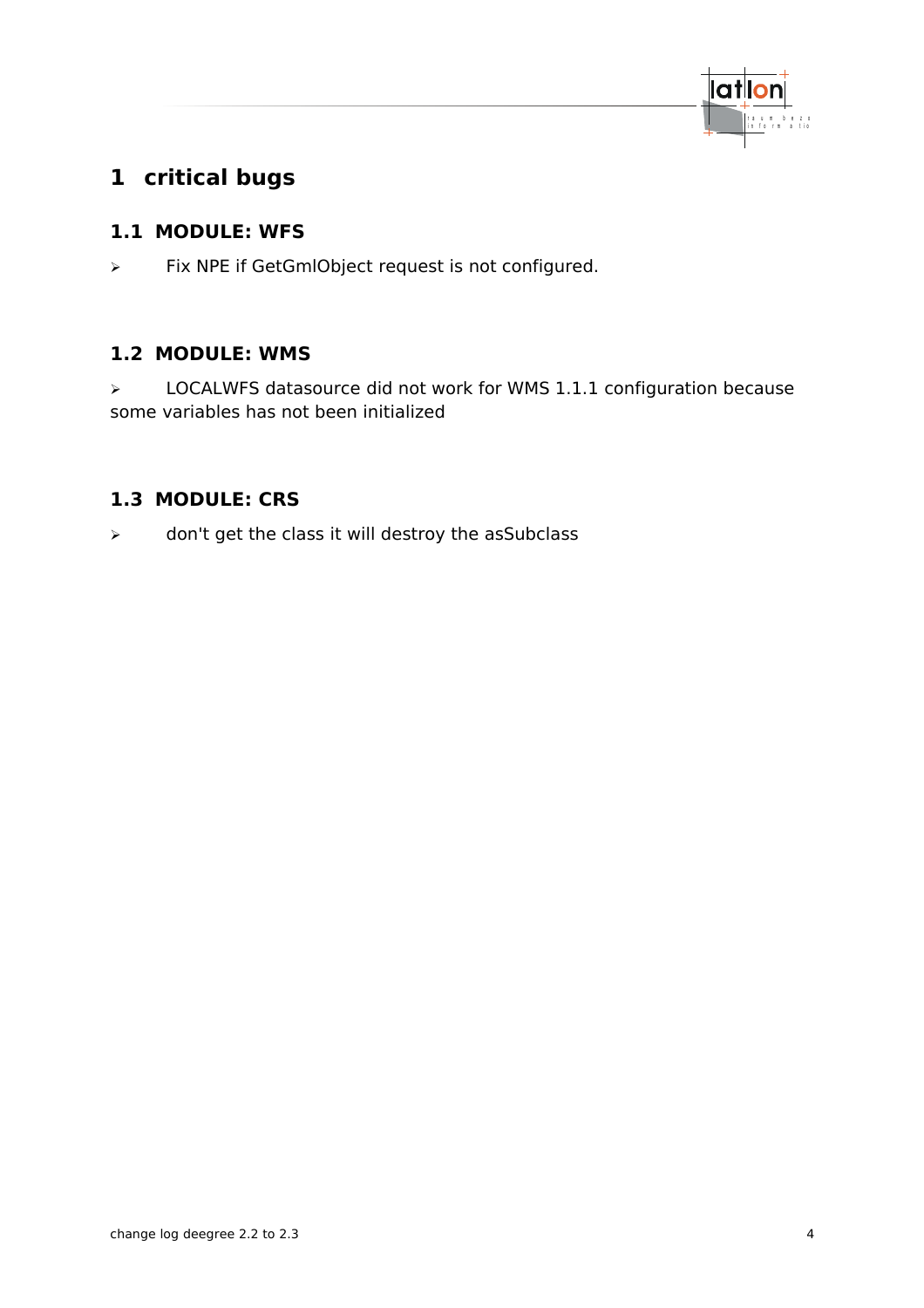

# <span id="page-4-6"></span>**2 major bugs**

# <span id="page-4-5"></span>**2.1 MODULE: WFS**

➢ Fixed sporadical occurrence of "ERROR: current transaction is aborted, commands ignored until end of transaction block)." This was caused if a connection with autocommit=false got broken by an erroneous SQL statement. Setting autocommit=true for all connections returned to the pool.

➢ Fixed synchronization issues. Synchronization is done on the actual resources (the db connections).

➢ Fixed synchronization issues. Always allow for release of resources to prevent deadlock.

➢ Fixed synchronization issues. Cleaned up multiple nested synchronize blocks.

# <span id="page-4-4"></span>**2.2 MODULE: OTHER**

➢ geometry conversion has been fixed

➢ BoundingBox swapped min and max coordinates, so a raster layer has bee draw bottom to top

# <span id="page-4-3"></span>**2.3 MODULE: TOOLS**

 $\epsilon$  the program did not work anyhow

# <span id="page-4-2"></span>**2.4 MODULE: WCTS**

➢ strange to explain; after checking out classes did not compile because of some invalid things in file comments

# <span id="page-4-1"></span>**2.5 MODULE: IO**

 $\triangleright$  using old school update mechanism if the given feature is complex

# <span id="page-4-0"></span>**2.6 MODULE: ENTERPRISE**

 $\triangleright$  Added some more workarounds for the dreaded class loader leaks.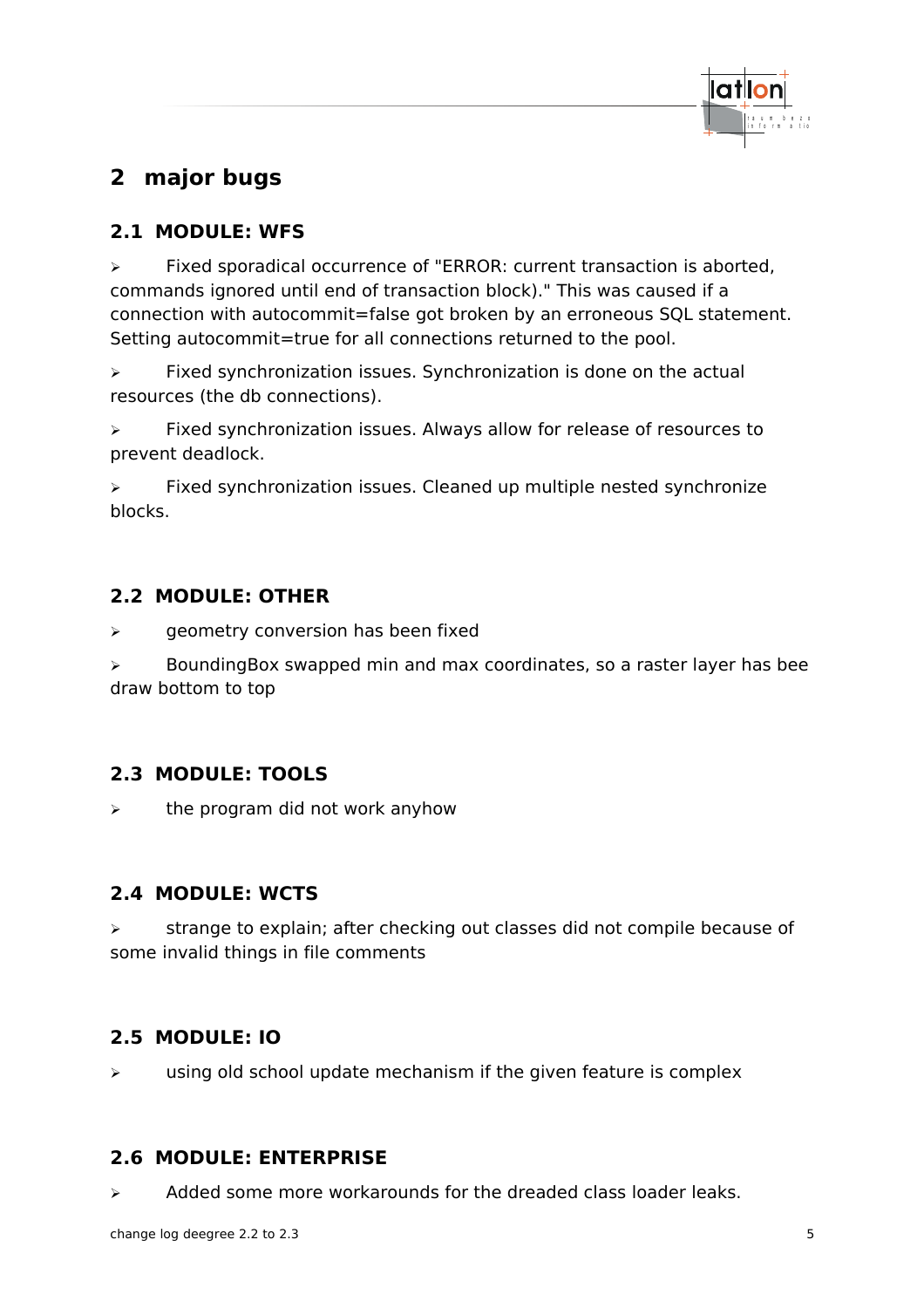

## <span id="page-5-5"></span>**2.7 MODULE: CSW**

➢ wrong class reference removed

#### <span id="page-5-4"></span>**2.8 MODULE: WPVS**

➢ use default value for gml:id if it can not be read from city gml file

#### <span id="page-5-3"></span>**2.9 MODULE: OWS, IGEOPORTAL**

➢ avoid infinite regress mapping servlet request to a map

#### <span id="page-5-2"></span>**2.10 MODULE: WCS**

 $\triangleright$  Fixed painting of coverages, removing strange white lines.

#### <span id="page-5-1"></span>**2.11 MODULE: FRAMEWORK**

- $\triangleright$  Fixed bug #824 by replacing file with revision 11765.
- ➢ Corrected scale calculation once again.
- $\triangleright$  Reverted scale calculation for WMS 1.1.1.
- ➢ calculation of scale (according to WMS spec) was wrong by a factor of 1.41

#### <span id="page-5-0"></span>**2.12 MODULE: CRS**

- ➢ Fixed memory leak since tomcat cannot delete classes properly.
- $\triangleright$  don't get the class it will destroy the asSubclass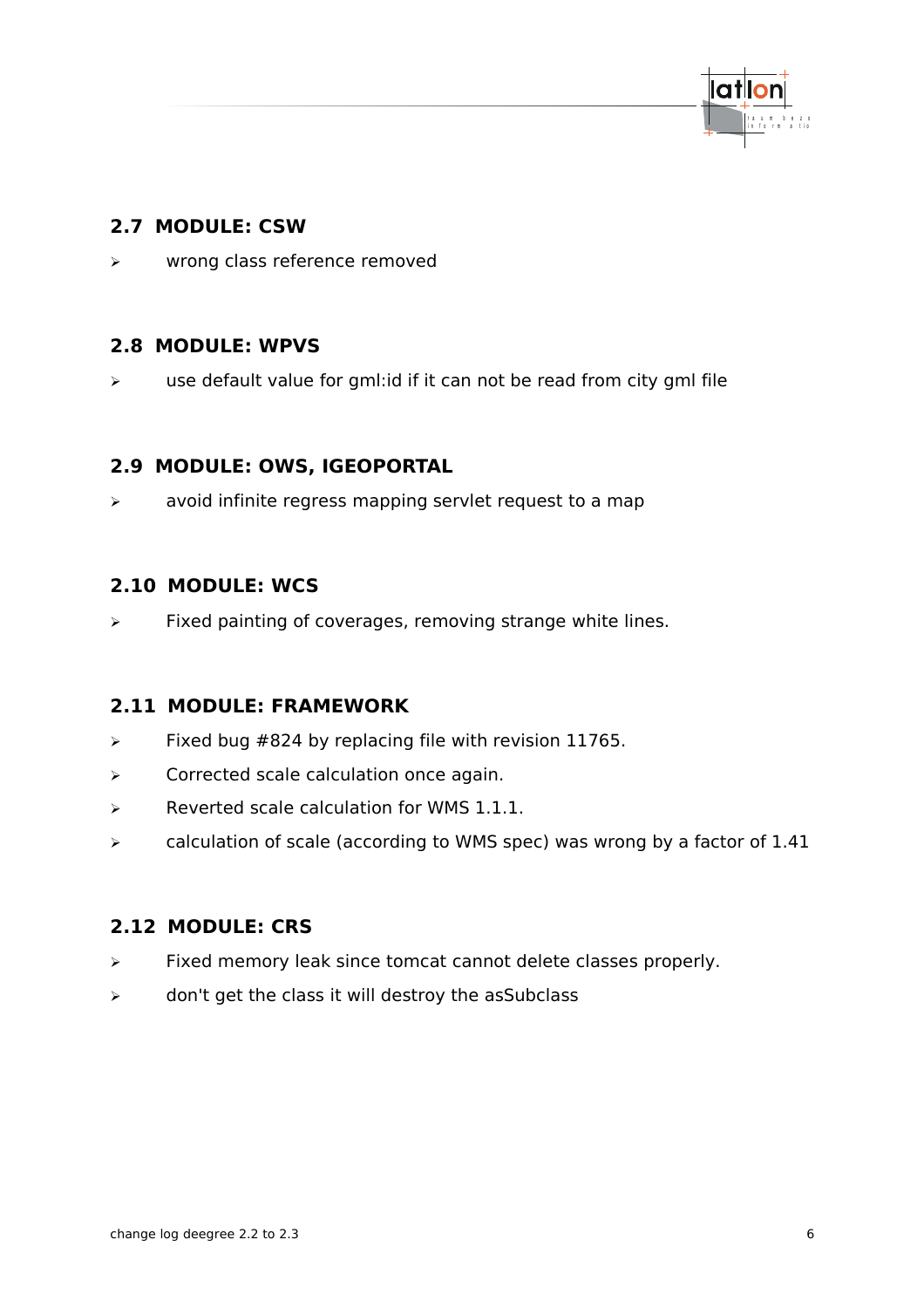

# <span id="page-6-2"></span>**3 code enhanced**

# <span id="page-6-1"></span>**3.1 MODULE: COMMONS**

 $\geq$  added a new Projected CRS with a Mercator projection to the crs xml configuration file. Made some tentative changes in CRSParser and Projection classes.

➢ Security db synchronization tool for generic LDAP (non-ActiveDirectory)

# <span id="page-6-0"></span>**3.2 MODULE: WFS**

➢ preparations for the integration of MySQLDatastore

- ➢ Added MySQLDatastore for MySQL spatial.
- ➢ Improved support for multiple-column feature ids. Thanks to Michiel.

 $\triangleright$  Skip identification of identical features if identityPart is set to true for the gml:id.

 $\geq$  Feature disambiguation is now performed during insert validation, i.e. before the database transactions are acquired. This way, they are held for a shorter period of time.

 $\triangleright$  Added auto detection for capabilities version.

➢ Improved insert rows merge performance, added debug output.

 $\triangleright$  Improved interoperability with non-namespace aware WFS clients by binding default namespace in WFS GetCapabilities-responses (instead of using wfs prefix).

 $\geq$  Be more tolerant about properties in the GML namespace and ignore them if they are not present in the feature type declaration.

 $\triangleright$  Added option to switch EPSG 4326 coordinate axis, enabling passing of WFS 1.1.0 beta tests!

- ➢ Added GetGmlObject support for features and geometries.
- ➢ Enable resolving of xlinks for GetGmlObject requests.
- $\triangleright$  Added mandatory comment when resolving links.
- $\triangleright$  Enabled xlink resolving for GetFeature requests.
- ➢ WFSCapabilitiesDocument#parseCapabilities() respects version now.
- $\triangleright$  Use local part of feature type name if no title is present.
- $\triangleright$  Added capability to configure support for external references.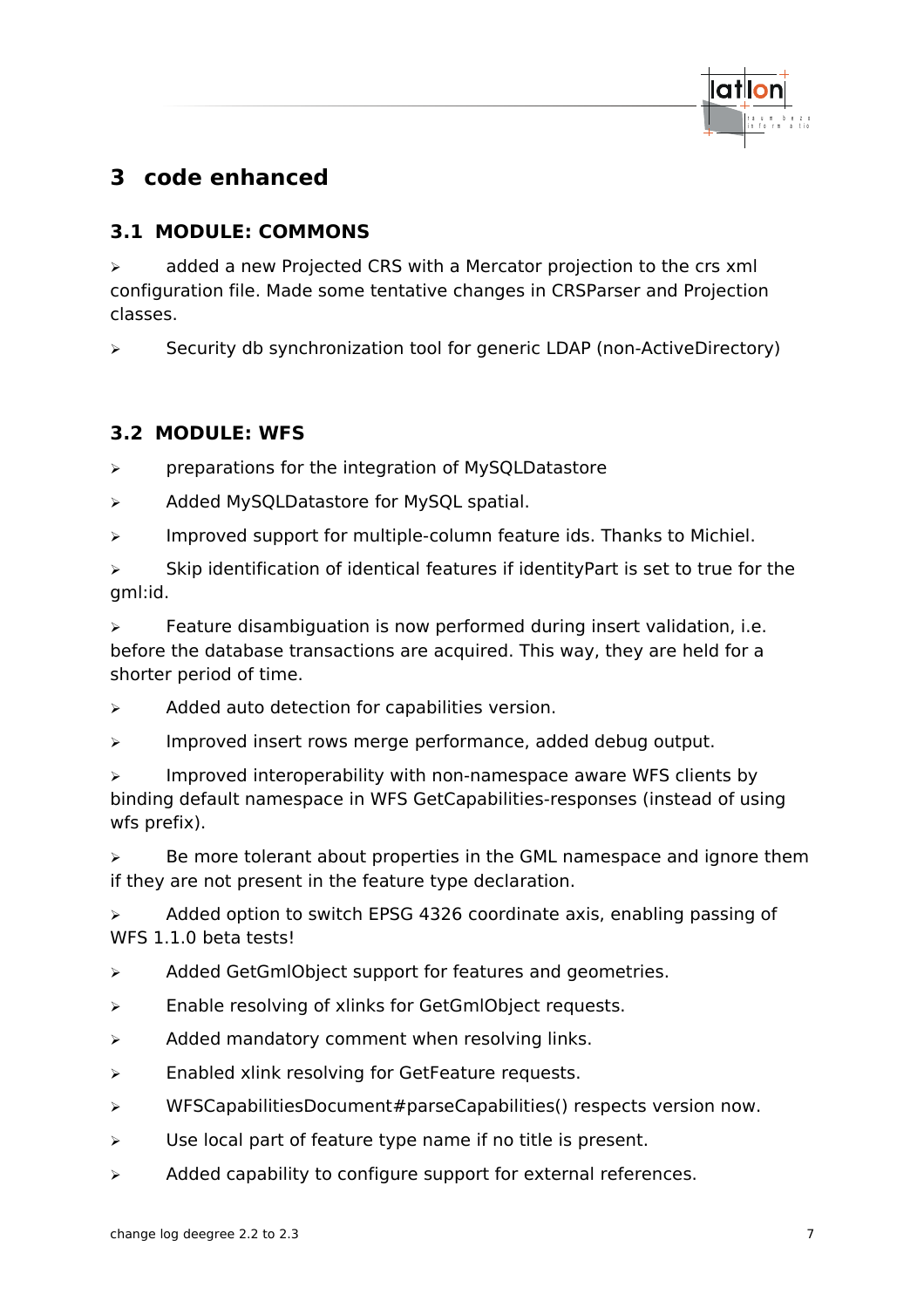

- ➢ Added capability to Insert external references.
- ➢ Added GetFeature support for simple xlinked external features.
- ➢ Moved remote xlink handling to GML framework.
- ➢ Enhanced xlink capabilities, fixed problems with nesting depth.
- ➢ Final fixes to make WFS 1.1.0 with Xlink compliant.
- ➢ Adding support for WFS Replace operation.
- ➢ Make PropertyIsLike on DATE columns work on PostGIS 8.3+.
- ➢ Fixed exporting of large coordinates strings as GML 2.

 $\triangleright$  Added Reijer's hack to work around the multi connection problem. See http://sourceforge.net/mailarchive/message.php? msg\_name=4ACB1860.1060908%40idgis.nl

➢ Evaluate ows:Name in ServiceIdentification (non-standard, added to support Name element in WFS 1.0.0 capabilities).

 $\triangleright$  Return gml: bounded By even if no (or not all) geometry properties are queried.

# <span id="page-7-0"></span>**3.3 MODULE: PORTAL**

 $\triangleright$  CSW client queries the metadata correctly and also it can now search for children datasets

➢ add scaleHint info from WMS to layer element in client

➢ change context creation to enable proper handling of ScaleHint values. (jmays)

 $\triangleright$  add MetadataURL to layer info for retreival in csw client

 $\geq$  add debug statement for simple search

 $\triangleright$  add application attribute to enable identifycation of igeoportal servlet in jsp pages

➢ support for layer extension element 'identifier' added

➢ download WFS data for spezified WMS layers now working on linux. fixed handling of directories and files

➢ add email specific params (SMTP settings); add init params (default number of features returned in a WFS GetFeature request).

 $\triangleright$  Download-module enhanced with init param TEST MAX HITS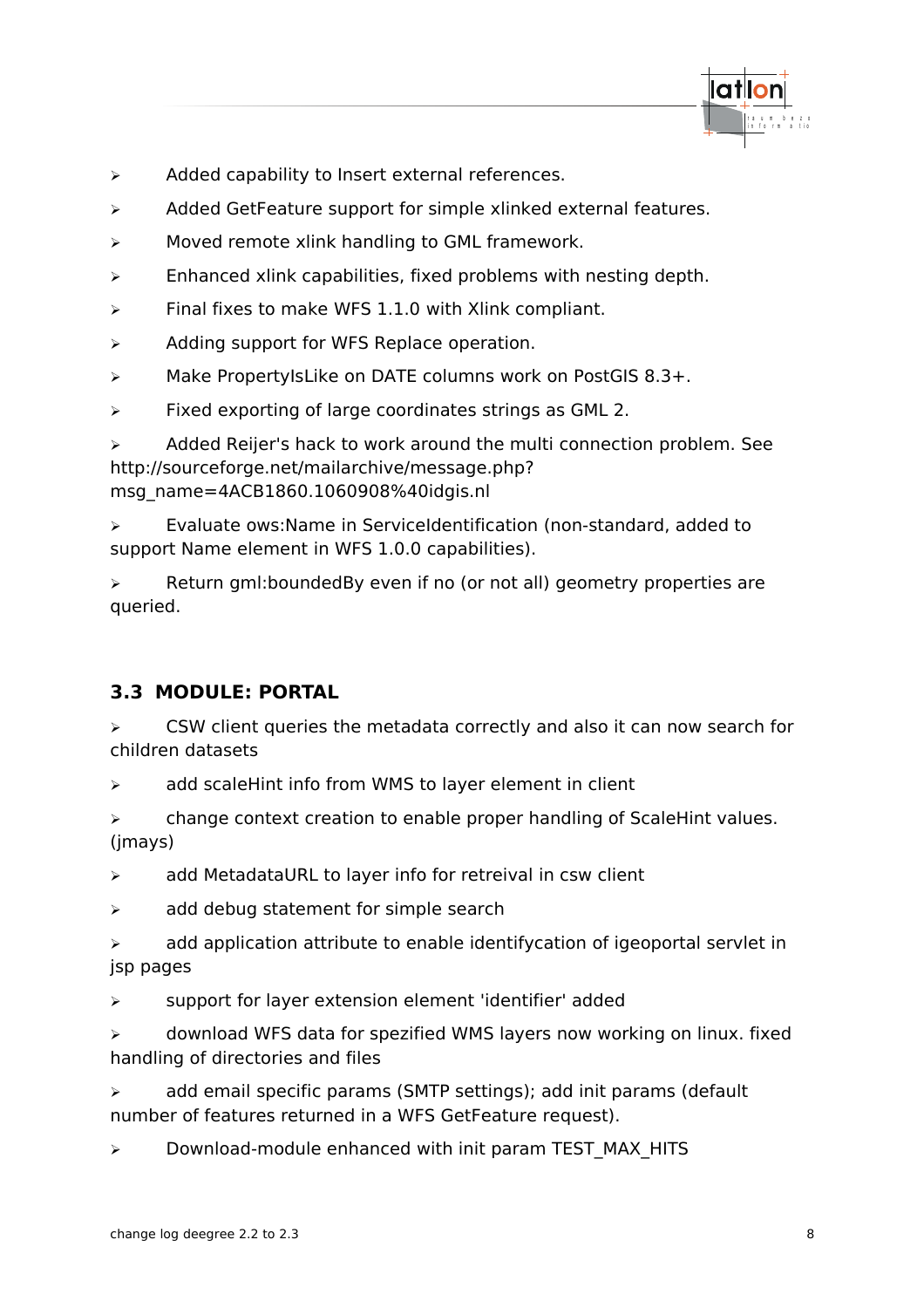

➢ enable setting a root path as parameter; enable overwriting scale calculation

➢ read geometry type name from WMC

 $\triangleright$  So far, the scale hint of a layer was only read from web map context document. Now, if this does not yield a result, it will be read from WMS capabilities.

➢ avoid api change, set old constructor to deprecated, indicating the proper new use

## <span id="page-8-1"></span>**3.4 MODULE: TEST**

- $\triangleright$  added a cached transformation test using the crs provider
- ➢ added the lambert 11 test
- ➢ added some accuracy test

#### <span id="page-8-0"></span>**3.5 MODULE: WMS**

➢ DATABASE backed layers can now be requested/configured with custom SQL query.

➢ SQLTEMPLATES parameter can also be used in conjunction with 'normal' layers.

- ➢ Using regex to check incoming SQL.
- ➢ Better error messages for cascading GetLegendGraphic requests.
- $\geq$  Added debugging of 1.3.0 transformed conf doc.
- $\triangleright$  Added proper parsing/output of dimension elements for WMS 1.3.0.
- $\triangleright$  Re-enabled the regex to prevent transactions in sql requests.
- ➢ Added TIME/ELEVATION support.
- $\geq$  Added support for image/png; mode=8bit.

 $\triangleright$  Changed the 8bit PNG support to one with better colors, but without transparency.

- $\triangleright$  Added elevation support for raster layers.
- ➢ Reworked thread handling for GetFeatureInfo.
- ➢ Removed useless inner class.
- ➢ Added possibility to generate 'shaded' images from raster data.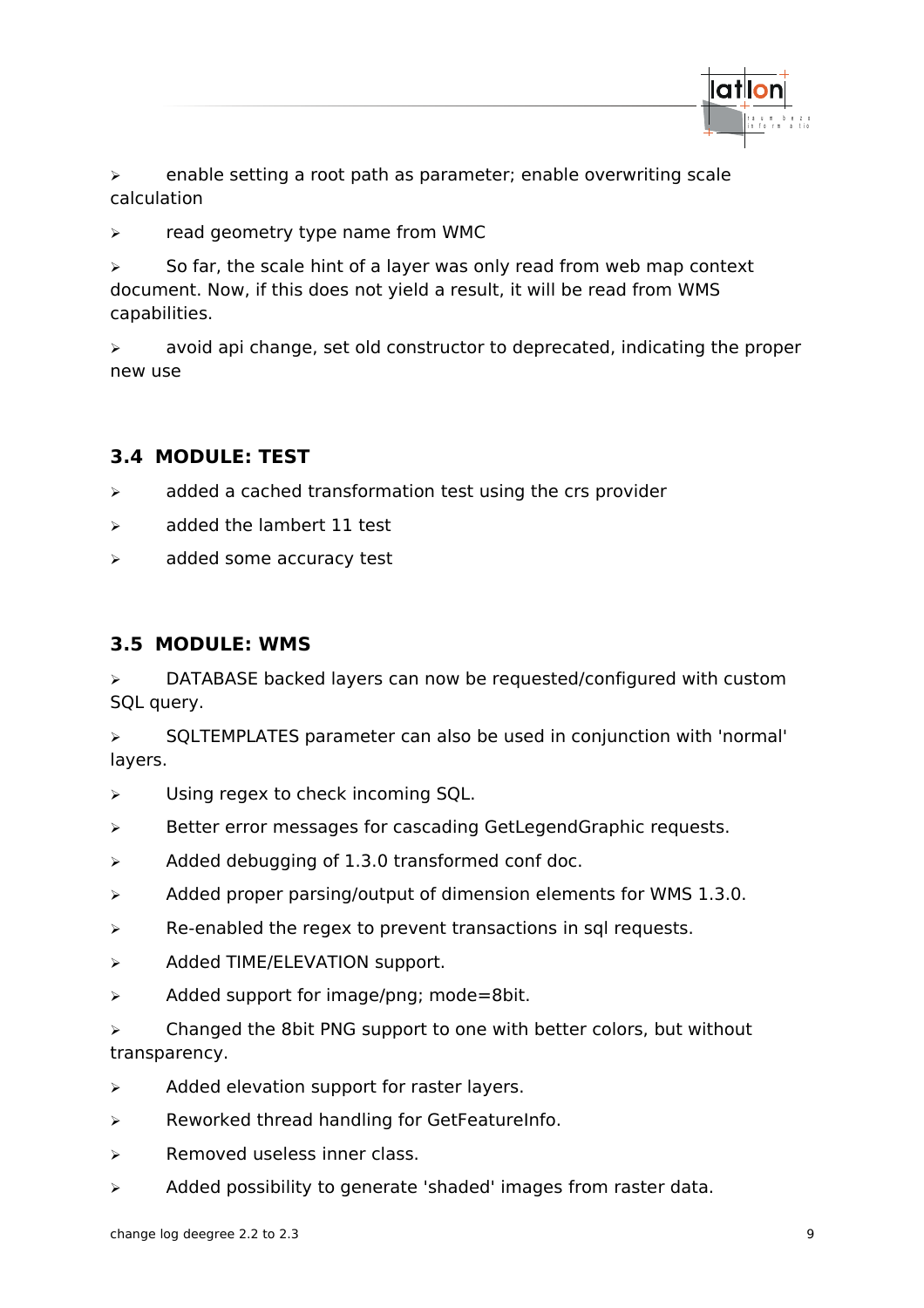

- ➢ Added transparency support for PNG8.
- $\triangleright$  Halved the size of PNG8 images by using ImageIO.
- $\triangleright$  Added DATABASE datasource type to WMS 1.3.0 configuration docs.

 $\ge$  Enhanced performance of WMS by up to 50% when requesting  $\sim$ 10 layers in a bbox other than WGS84...

 $\triangleright$  Added possibility to set brightness using se:ContrastEnhancement/se:GammaValue.

➢ Added possibility to use files as predefined response for GetFeatureInfo requests.

➢ Implemented perpendicular offset for line labelling.

➢ Added capability to use TIME and ELEVATION for PostGIS based database layers, in a very limited manner.

 $\triangleright$  Added usage of default values for 1.1.1 dimensions.

 $\triangleright$  finished implementation for supporting external data sources that are not directly known by deegree

- ➢ make native CRS and default datetime configurable
- ➢ configuration for tile root and legend URL added
- ➢ Added TIME/ELEVATION support for GFI.
- $\triangleright$  Added capability for WMS 1.1.1 configurations to use localwfs based time/elevation dimensions.

➢ change handling (width, height) of legend graphics in dataaccess for OSM maps

➢ Added capability to use sortby clauses for WFS datasources, from another patch provided by Reijer.

- $\triangleright$  Extracted another piece of the 'rendering' into a separate method.
- ➢ Updated simple filterproperty/-value VSP to use multiple values if given.

#### <span id="page-9-0"></span>**3.6 MODULE: OTHER**

- ➢ Added new messages for enhanced portal components.
- $\triangleright$  Added editing of object names.
- ➢ Unused imports deleted
- ➢ Fixed/enhanced some error messages, encoding in security i18n files.
- ➢ Enhanced functionality. The tests start at :00, or :15, :30 minutes exactly.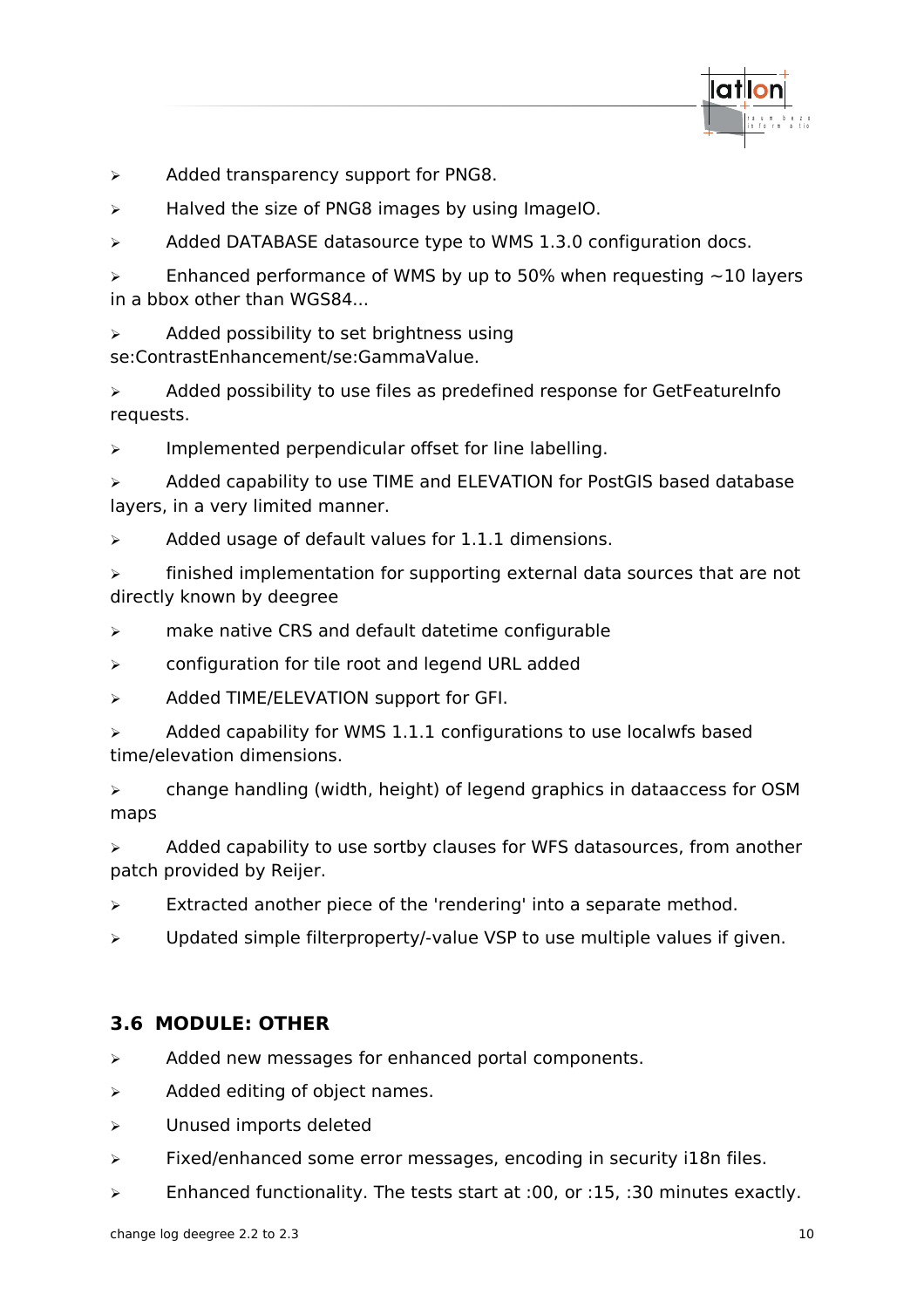

- ➢ Enhanced functionality. The tests start at :00, :15 or :30 minutes exactly.
- ➢ Using predefined WGS84.
- ➢ Added a tomcat time down report. Removed unused function
- ➢ Added a tomcat time down report email. code enhanced
- $\triangleright$  Improved stability of the reader by skipping broken likes.
- $\triangleright$  Improved reader to skip broken lines.
- ➢ Added deegree ogc namespace.
- $\triangleright$  We do not need to see a stack trace when it rains...
- $\triangleright$  Added better debugging messages.

➢ removed automatic image loading when setting onlineresource from ExternalGrahic. Instead a image will be loaded when it is accessed the first time

➢ Made everything (almost) serializable. To complete, some

 $\triangleright$  Added possibility to use \$BBOX as placeholder for the missing WHERE clause part.

- ➢ Made Font constructor public, fixed type parameters.
- $\triangleright$  Added logging of stack trace.

➢ RasterSymbolizer should implement Marshallable to avoid exception when exporting a rule as xml

- ➢ added namespace prefix for xml exported RasterSymbolizer
- ➢ Added usage of transparency for labels.
- ➢ exception during rendering now will be thrown as RuntimeException
- ➢ made constructor public
- ➢ support for lazy feature loading added
- ➢ Made shape file API more tolerant wrt uppercase filenames.
- ➢ avoid requesting a feature collections size more than one time
- $\triangleright$  enhance message text when throwing a Runtime Excption creating display element from lazy raster
- ➢ LOG-Statements to database loaders added

# <span id="page-10-0"></span>**3.7 MODULE: COVERAGE**

➢ extracted width/height calculations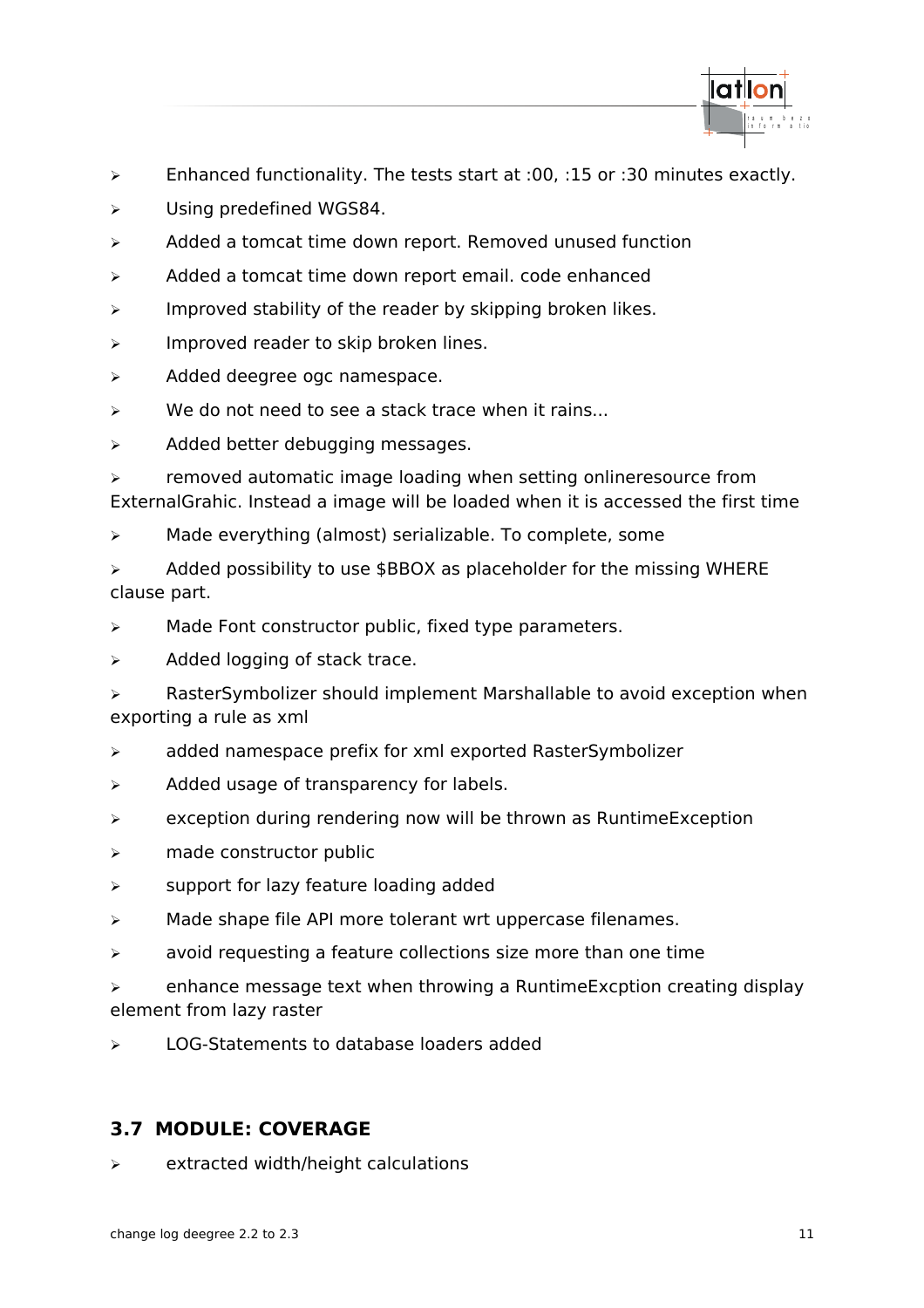

# <span id="page-11-0"></span>**3.8 MODULE: TOOLS**

- ➢ better output of the transformation status
- ➢ debug statements added logging pathes of created temporary files

➢ Starting right ahead, closing opened streams (ImageIO.read does not close streams!).

- $\triangleright$  Added another info line.
- ➢ Added capability to process several layers.
- ➢ Added better, parseable logging.
- $\triangleright$  enable overwriting internal sec.properties by putting a file with the same name into classpath root
- $\triangleright$  Added fix option to Paver.
- $\triangleright$  Added parameters for overriding srs and pkey information from command line.
- $\triangleright$  Added -f parameter, no ds + style for unnamed layers.
- $\triangleright$  Use feature type name upper case always.
- $\triangleright$  Made the tool more failsafe.
- $\triangleright$  Added exporting of scale hints.
- ➢ Added outputting of LOCALWCS data sources.
- ➢ Changed raster layers to "RasterLayer" to avoid loading non-functional layers.
- ➢ Add app: prefix for property names if none was found.
- ➢ DBSchemaToDatastoreConf has now a paramater, where it is possible to omit the creation of a property on FID fields.
- ➢ fix usage output: adjust java class name to current name (was de.latlon...)
- ➢ Added proper CLI.
- ➢ Added checking for layers/feature types.
- ➢ assignRoleWithUser method to DRMAccess added
- $\triangleright$  enabled to specify an absolute path to tile cache dir.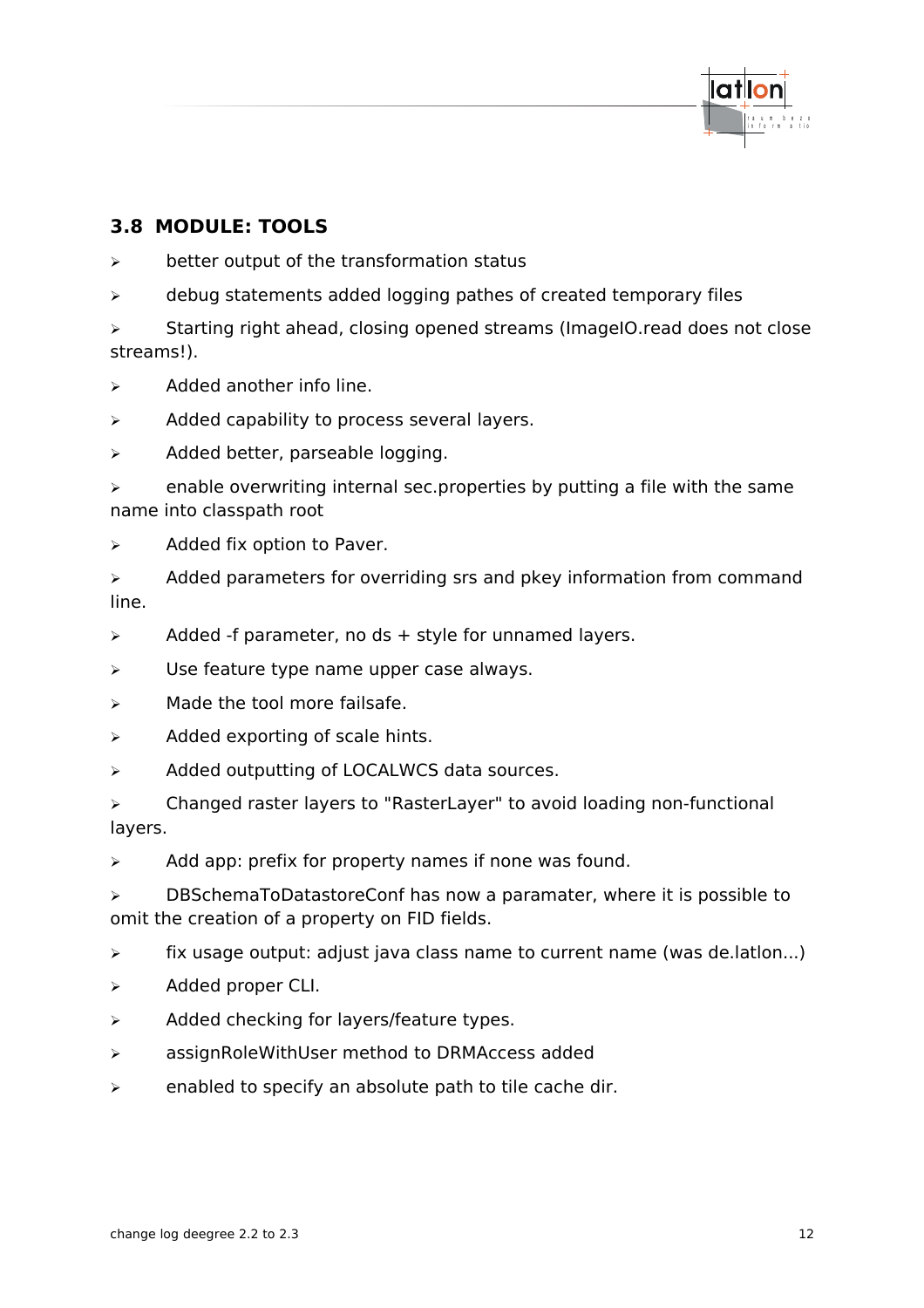

# <span id="page-12-2"></span>**3.9 MODULE: MODEL**

- ➢ using Transformation class instead of CRSTransformation
- ➢ using the new Transformation Api
- ➢ buffer calculation enabled
- $\triangleright$  method added that enables more detailed control of buffering operation
- ➢ Improved error message when segment boundaries don't match.
- ➢ read world files from streams
- $\triangleright$  Changed soundex calculation to the one from apache commons.

➢ second identifier GOOGLE\_MAPS added for mercator projection describing OSM slippy maps

 $\triangleright$  improved the shifting of the points (in order to avoid large floating point values): now shifting so that the midpoint (on each axis) is zero

# <span id="page-12-1"></span>**3.10 MODULE: SECURITY**

 $\triangleright$  Enhanced the drm-admin related portal components to handle service specific rights.

- $\triangleright$  Added capability to update services.
- $\triangleright$  Added capability to change services' title and address.
- ➢ Added encoding info when starting owsproxy.
- $\triangleright$  Added deprecation message when using old OWSProxy.
- $\triangleright$  avoid a possible nullpointer
- ➢ add debug statements for constraintsMap
- ➢ use generics
- ➢ logging enhanced

# <span id="page-12-0"></span>**3.11 MODULE: CSW**

- $\triangleright$  added synchronized to the create methods
- $\triangleright$  added support to couple service- with metadatasets
- ➢ externalized eMail message

 $\triangleright$  use logger to write a debug file instad of FileUtils, to avoid FileNotFoundExceptions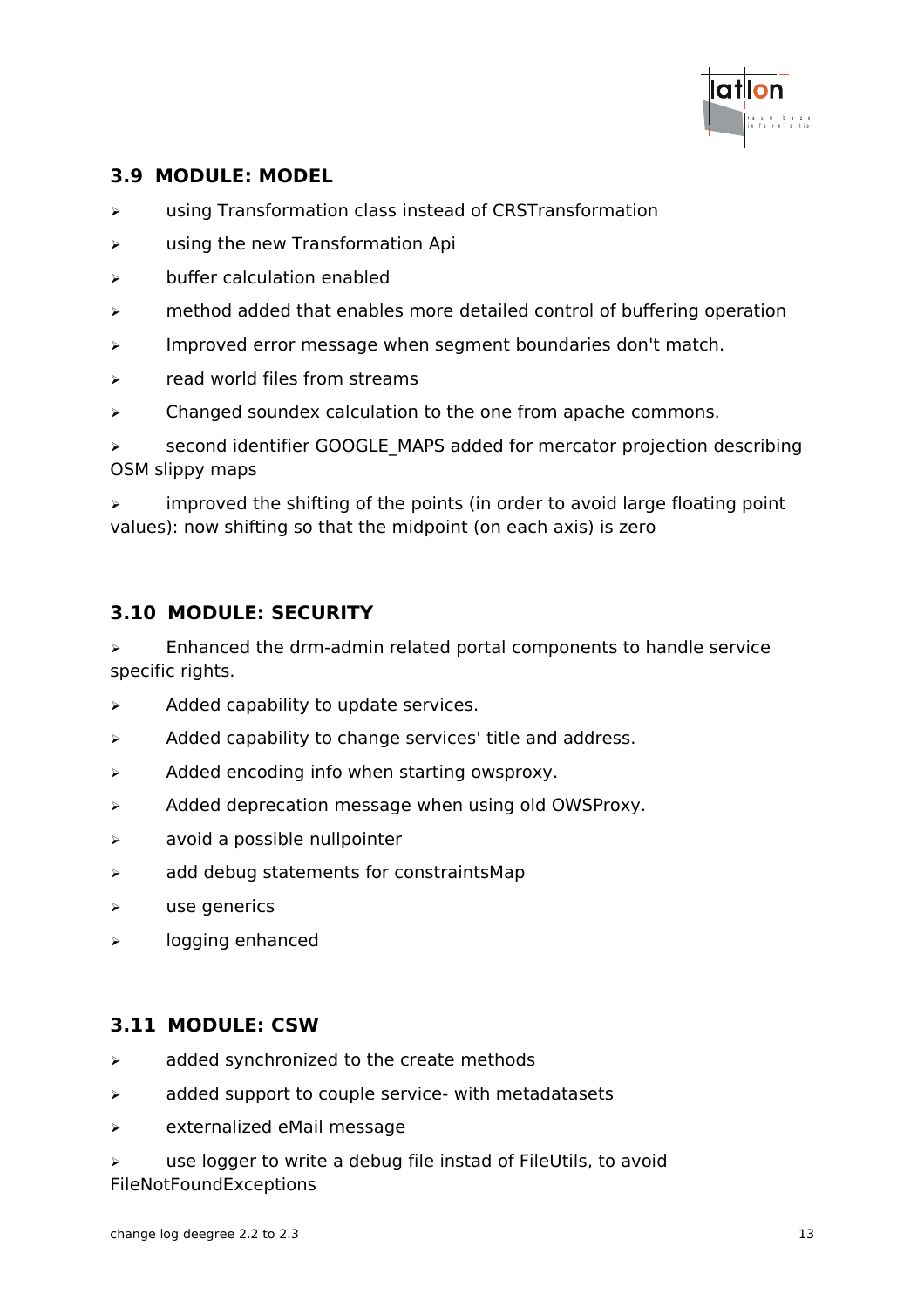

- ➢ support of harvesting in CSW 2.0.2
- ➢ support of correct resourceType in the harvest request

## <span id="page-13-3"></span>**3.12 MODULE: ENTERPRISE**

- ➢ Added heuristic to set the java property context.name upon startup
- ➢ Added logging of XML parser implementation and XSLT engine in use.
- $\triangleright$  Outut a warning when an empty address is configured.
- ➢ Added parameter to remove credentials from proxied GET requests.

## <span id="page-13-2"></span>**3.13 MODULE: OWS, IGEOPORTAL**

➢ centralized mapping ServletRequest parameters to java.util.Map

#### <span id="page-13-1"></span>**3.14 MODULE: FRAMEWORK**

- ➢ useless synchronized statements removed
- $\triangleright$  the log.logdebug method checks if in debug mode first
- ➢ support for mysql added
- ➢ support for milliseconds added for creation of ISO 8601 compliant strings
- $\triangleright$  Calc sqrt(2) instead of hardcoding it.
- ➢ Added pretty printing for XML string fragments.
- ➢ Added TIME support for MySQL and Oracle (untested).
- ➢ method for printing current stacktrace added
- ➢ removed deprecated declaration for scale method because scale for WMS
- 1.1.1 and WMS 1.3.0 are not useable for WMPS
- ➢ Sometimes getTextContent returns not null as opposed to getNodeValue.

# <span id="page-13-0"></span>**3.15 MODULE: CRS**

➢ made Identifable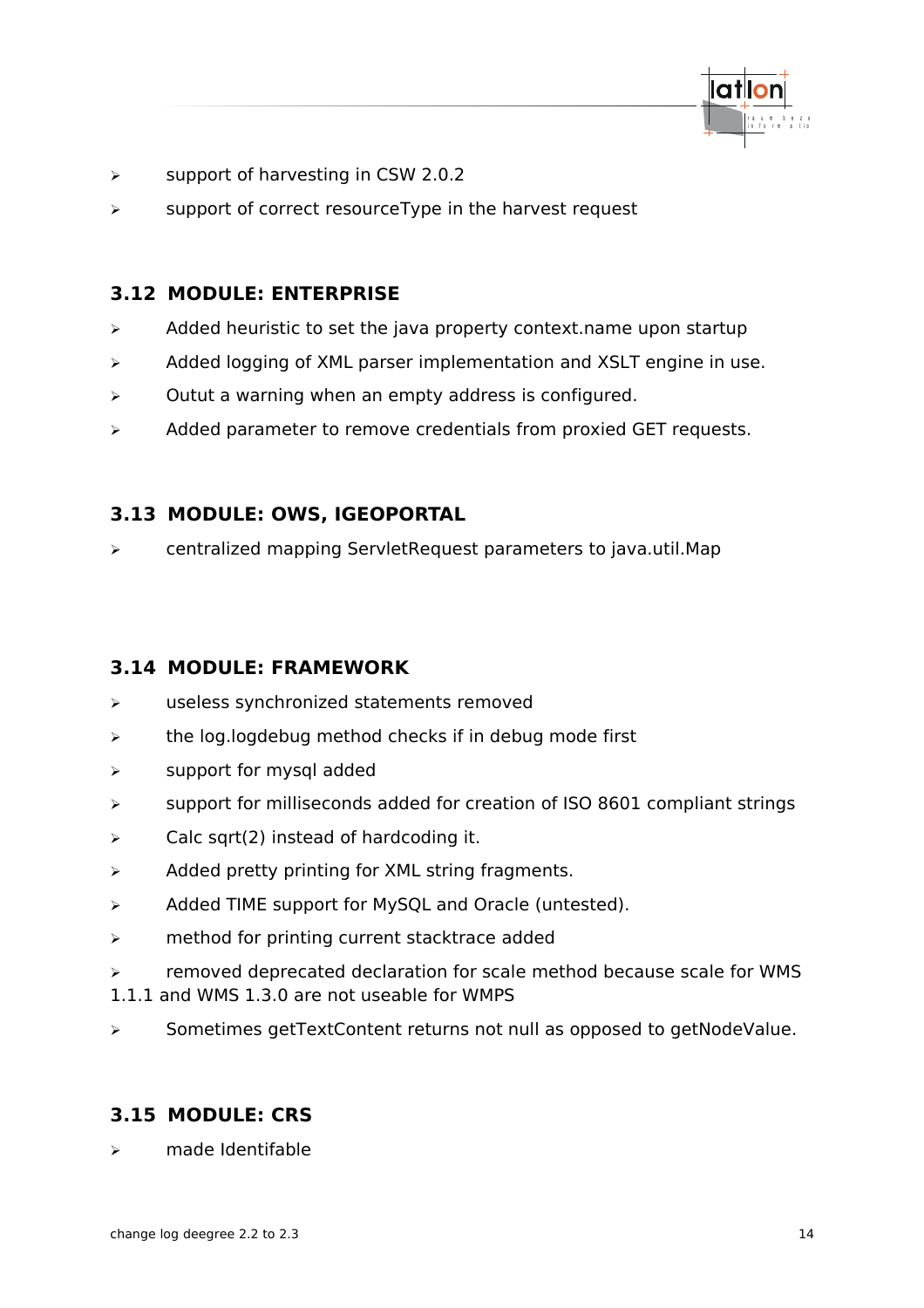

➢ the crs.configuration property is now settable as well as configurable over the System.getProperty

- ➢ the gml provider uses the common crs provider layout
- ➢ added mercator tests
- $\triangleright$  added test for the loading of all projections
- $\triangleright$  up casing everything is a bad idea
- $\triangleright$  added the google maps projected crs
- ➢ upcased urn: from wgs 84

#### <span id="page-14-4"></span>**3.16 MODULE: WPS**

➢ Get correct error messages

#### <span id="page-14-3"></span>**3.17 MODULE: WASS**

 $\triangleright$  Added capability to use remote WAS for authentication.

#### <span id="page-14-2"></span>**3.18 MODULE: WCTS**

 $\triangleright$  The wcts is now able to handle requested / publish configured Transformations as well as the default source/target crs. A new metadata definition have been created to support this feature.

 $\triangleright$  added cache deletion

#### <span id="page-14-1"></span>**3.19 MODULE: BASE**

 $\triangleright$  improved/unified the collinearity tests. Added shifting down of points -strategy to reduce floating point errors. Otherwise formatted some methods to satisfy the aforementioned changes.

➢ a simpler solution to the "vectorByAngle problem"

#### <span id="page-14-0"></span>**3.20 MODULE: CRS**

 $\triangleright$  added the parsing of mercator projections